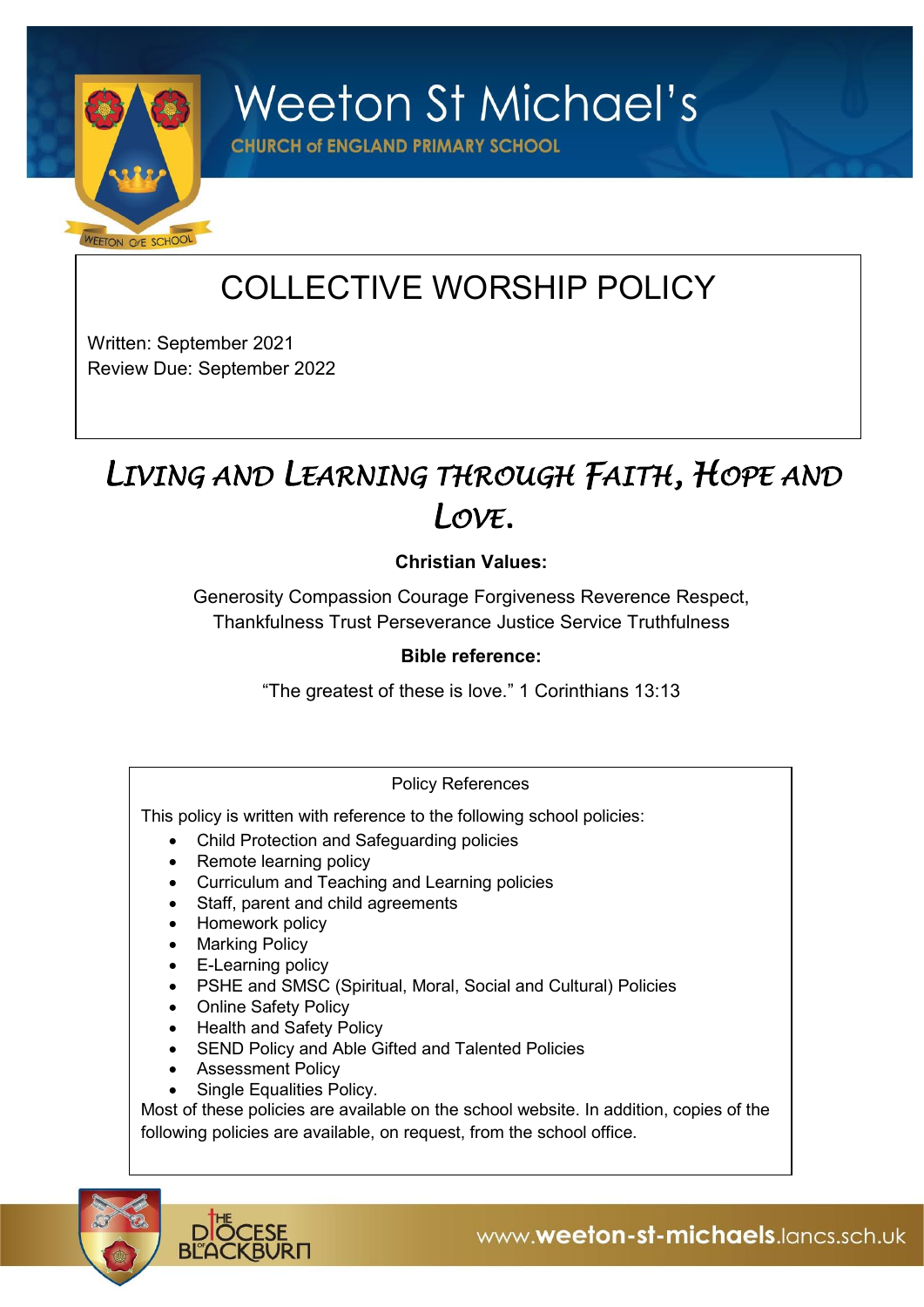Weeton St Michael's CE Primary School Mission Statement:

"Living and learning through Faith, Hope and Love."

This policy was written in 2021 and outlines the practice of Collective Worship at Weeton St Michael's, Church of England Primary School. Weeton St Michael's School believes that every child is precious and each is valued and respected as a child of God. Collective Worship is an essential part of the nurturing of each child's spiritual growth.

#### **1. Fundamentals**

(a) Christian emphasis

In this Church of England Voluntary Aided School, Collective Worship is in conformity with the ethos statement and rites, practices and doctrines of the Church of England as laid down in the Trust Deed.

The school's ethos statement and Trust Deed:

Recognising its historic foundation, the school will preserve and develop its religious character in accordance with the principles of the Church of England and in partnership with the Church at parish and diocesan level.

The school aims to serve its community by providing an education of the highest quality within the context of Christian belief and practice. It encourages an understanding of the meaning and significance of faith and promotes Christian values through the experience it offers to all its pupils.

- (b) Collective Worship contributes to the working out of our Ethos Statement through our Mission Statement (see above) and the aims and ethos of the school, and therefore to the Christian Education we provide. It also contributes to the celebration and exploration of the values of our school.
- (c) Collective Worship is at the heart of our school life and it is an essential part of all pupils' spiritual education. As such we are concerned to resource it properly and ensure that it is of the highest standard. The worship and prayer life of the school is not limited to the legally required daily acts of worship. Opportunities will be taken to use prayer and meditation exercises in the curriculum generally and at other times of the day. Worship is also concerned with the celebration of the curriculum, personal achievements of pupils and staff, as well as those things which any community would ordinarily celebrate, eg:- the birth of a baby, weddings etc.

#### (d) The Church of England Heritage

Forms of worship within our denomination differ and these differences enable us to provide a varied range of approaches to worship whilst remaining true to our Trust Deeds. As well as drawing on our denominational heritage, we also occasionally expect to draw on the rich tapestry of practice in the world-wide Christian Church. Whatever the approaches, we expect that pupils will be introduced to the key beliefs and aspects of the Christian faith and helped to explore them. These would include:

- The nature of God as Father, Son and Holy Spirit;
- The nature of all human beings as children of God;
- Jesus as the Son of God who, through his life, death and resurrection, broke the power of evil and restored humanity's relationship with God;
- The central values of forgiveness, selfless love, redemption, goodness, compassion and charity;
- The central place of the Bible as a source of knowledge about God and Jesus and as a source of inspiration and guidance for life;
- The importance of prayer;
- The central symbols of Christianity;
- The cycle of the Church year.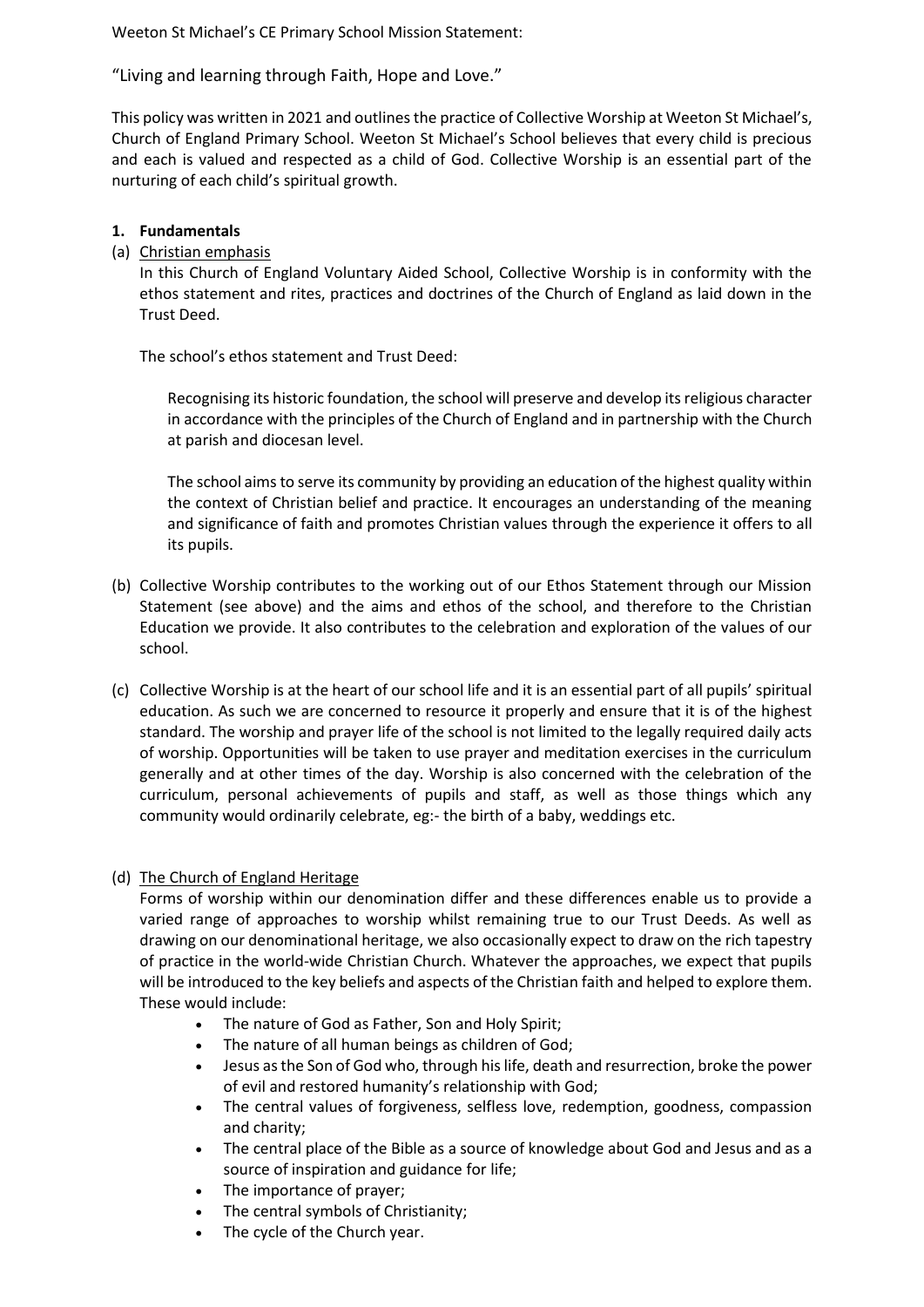(e) Links with local Churches

Use will be made within the provision of the Education Acts for the time being in force, of the Parish Church, other Church of England places of worship or other Churches who are members of Churches Together in Britain and Northern Ireland, both for occasional acts of collective worship and for religious education. We will regularly visit the local parish church for acts of Collective Worship and the local vicar and/or other Anglican clergy will lead worship on a weekly basis in our school.

(f) Collective Worship and assembly

The school meets together for Collective Worship but there will be times when we assemble together for other purposes, eg important notices and announcements. Such 'assembly' times are legally distinct from Collective Worship and parents' rights to withdraw their children from assembly do not apply.

(g) Worship in the school, while reflecting our denomination, will take into account the levels of development of pupils.

- (h) The provision of collective worship conforms to Diocesan policy.
- (i) Worship and Religious Education are kept largely separate.

#### (g) Prayer Spaces and Experience Days

In order to deepen the children's experiences of prayer we offer the experience of Prayer Spaces events. Themes include Advent, Easter or Thankfulness and Praise. Different prayer stations focus on a different element of the focus theme. The stations are clearly defined by using gazebos, fabric and props. A calm and reflective atmosphere is created with special lighting and candles. Each station is facilitated by an adult. These include volunteers from the congregation of St Michael's Weeton, Clergy, parents of children in school and other people of faith known to us. The adults facilitating the sessions follow a plan which they adapt to suit the age of each group of children. (Visitors from out of school are minimised due to COVID restriction. When these are lifted, we will reintroduce these practices)

#### **2. Responsibility for the policy**

The Collective Worship and Religious Education Leader is responsible for the co-ordination of the policy and will work with Governors and local clergy to implement it.

#### **3. Statement of broad aims**

Collective Worship should enable the whole school to:

- Explore those questions which are important to everyone
- Encounter a faith which is alive
- Experience the joy of celebrating God's love.

The Eucharist will on occasion be part of the provision for collective worship. The Eucharist is the central act of Christian worship, and it is natural that the governors, clergy and staff of Church schools should consider the opportunity of introducing the Eucharist to children. The sacrament offers a special opportunity to integrate the school more closely with the life of the parish Church and the parish Church with the school, giving the children the opportunity to experience the heart of the Church's worship.